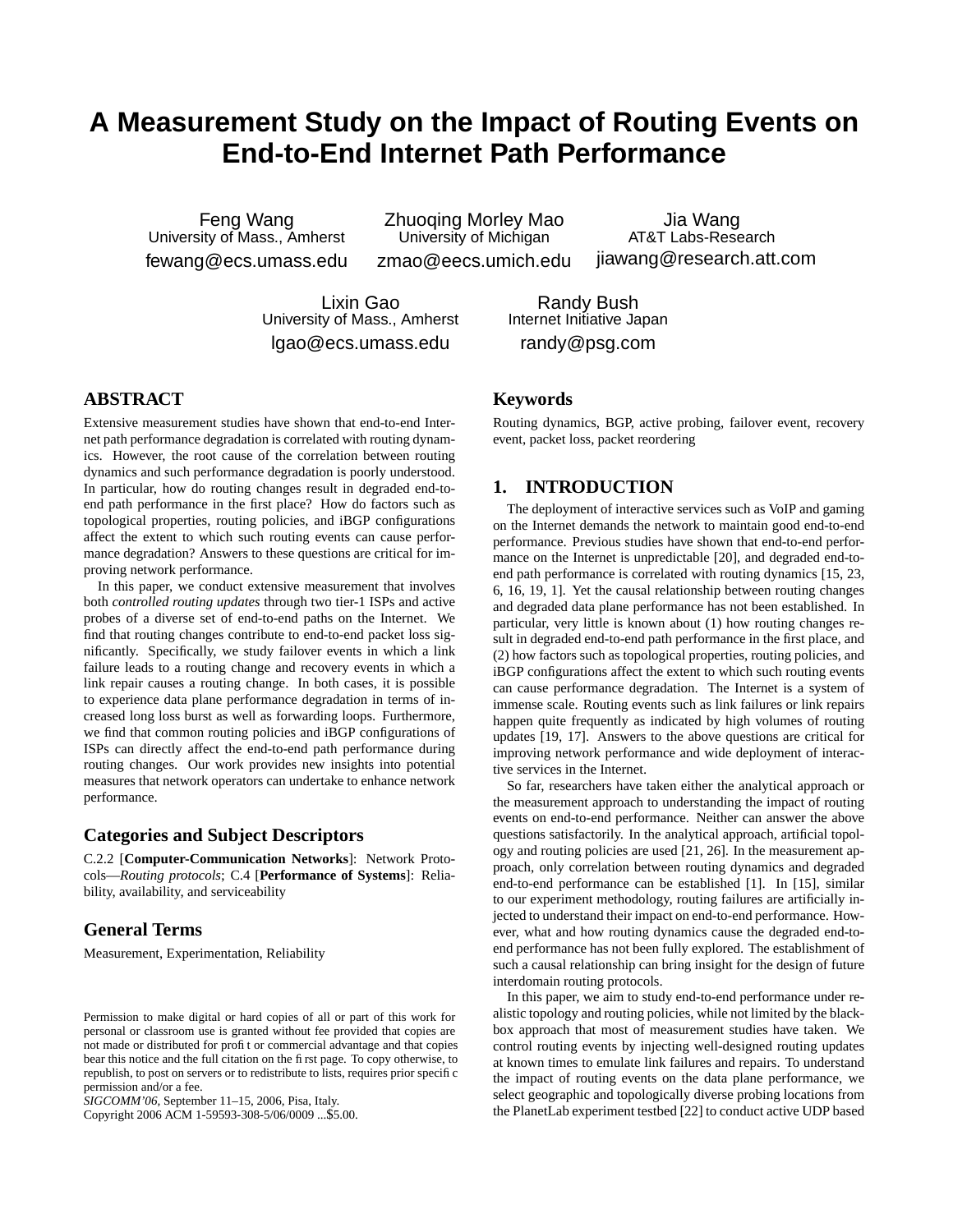measurement probing while routing changes are in effect. In addition, we deploy frequent ping and traceroute to probe network routing states. This allows us to identify the root cause of intermittent loss of connectivity and degraded end-to-end path performance during routing changes. Our contributions are summarized as follows.

- To analyze the impact of routing events on end-to-end performance, we investigate several metrics to characterize the end-to-end loss, delay, and out-of-order packets. We find that while routing changes can lead to longer delay and out-oforder packets, routing changes impact end-to-end loss more significantly and can lead to loss bursts lasting as long as 20 seconds. Furthermore, our results show that one routing event can lead to *multiple* loss bursts. Our results have important implications for wide deployment of interactive applications such as VoIP.
- To understand the root cause for degraded end-to-end path performance during routing changes, we characterize the kinds of routing changes that can impact end-to-end path performance. We analyze the impact of topology, routing policies, and iBGP configurations on end-to-end path performance. Our results show that routing policies and iBGP configurations are the major causes of degraded performance observed.
- To demonstrate that our results are not limited by our measurement setup, we show that degraded end-to-end performance is experienced by a diverse set of hosts when there is a routing change. Further analysis shows that simply adding physical connectivity does not necessarily minimize the impact of routing changes on end-to-end path performance.

The paper is organized as follows. Section 2 provides the background to understand the causal relationship between routing events and data plane performance. We describe our measurement methodology in Section 3. We provide detailed data analysis in Sections 4 and 5. In Section 6, we argue that our measurement results are representative enough for common network topologies and configurations. Finally we discuss related work in Section 7 and conclude with Section 8.

## **2. BACKGROUND**

In this section, we provide background to help illustrate the correlation between routing events and data plane performance. Border Gateway Protocol (BGP) [27] is the interdomain routing protocol that Autonomous Systems (ASes) use to exchange information on how to reach destination address blocks (or *prefixes*). BGP routers at the periphery of an AS learn how to reach external destinations through *eBGP sessions* with routers in other ASes. After applying local policies to the eBGP-learned routes, a BGP router selects a single best route and advertises it to other BGP routers within the same AS through *iBGP sessions*. In the simplest case, each router has an iBGP session with every other router (i.e., a *fullmesh* iBGP configuration). Large networks are often organized internally using *route reflectors* to make iBGP more scalable. Route reflectors usually connect to each other as a full mesh. Each route reflector and its clients (i.e., iBGP neighbors that are not route reflectors themselves) form a cluster. A route reflector reflects routes learned via one client to all other clients in the same cluster as well as other route reflectors. Similarly, it also reflects routes learned from other route reflectors to all its clients.

BGP is a path vector protocol. Each BGP advertisement usually includes the sequence of ASes for the path, along with other attributes such as the next-hop IP address. Before accepting an advertisement, the receiving router checks for the presence of its own AS number in the AS path to discard routes causing loops. By representing the path at the AS level, BGP hides the details of the topology and routing information inside each network.

BGP is a stateful protocol. Only routing changes are advertised. A router sends an advertisement of a new route for a prefix or a withdrawal when the route is no longer available. To limit the number of updates that a router has to process within a short time period, a rate-limiting timer, called the Minimum Route Advertisement Interval (MRAI) timer, determines the minimum amount of time that must elapse between routing updates to a particular destination [27] for the same neighbor. This is beneficial to reduce the number of updates explored, as a single routing change might trigger multiple transient routes during the *path exploration* or route convergence process before the final stable route is selected. Note that for a given router, the MRAI timer does not limit the rate of route selection, but only the rate of route advertisement. If new routes are selected multiple times while waiting for the expiration of MRAI, the latest selected route shall be advertised at the end of MRAI. Currently, the common default values of MRAI are 30 seconds for eBGP sessions and 5 seconds for iBGP sessions. To avoid longlived black holes, RFC 1771 [27] specifies that the MRAI timer is only applied to BGP announcements, not to explicit withdrawals. However, router implementations might apply MRAI timer to both announcements and withdrawals. We show later that the MRAI values can impact the data plane performance.

BGP is a policy-based protocol. Each BGP router selects a single best route for each prefix by comparing the routes using their attributes. Rather than simply selecting the route with the shortest AS path, routers can apply complex policies to influence the best route selection for each prefix and to decide whether to propagate it to their neighbors. The policy configuration is usually guided by the commercial agreements between ASes, which determine AS relationships. In general, there are two dominant types of relationship: *provider-to-customer* and *peer-to-peer* [8]. In the former case, a customer pays the provider to be connected to the Internet. In peer-to-peer relationships, two ASes agree to exchange traffic on behalf of their respective customers free of charge. Note that network providers offer transit service only to its customers (i.e., a network provider only announces its own and its customer prefixes to its peer ASes). There are two commonly adopted routing policies: "prefer customer" and "no-valley". Under the "prefer customer" routing policy, routes received from a network provider's customers are always preferred over those received from its peers or any other routes. Under the "no-valley" routing policy, customers do not transit traffic from one provider to another, and peers do not transit traffic from one peer to another either. These rules directly match the commercial incentives among the networks.

#### **3. EXPERIMENT METHODOLOGY**

In this section, we describe our controlled Internet measurement and experiment methodology involving a BGP Beacon prefix from the Beacon routing experiment infrastructure [18]. During the period of a routing event, we actively probe a host in the Beacon prefix from a diverse set of hosts on the Internet. Our measurement methodology is also applicable to other studies correlating routing dynamics with data plane performance.

## **3.1 Controlled Routing Changes**

Beacon prefixes [18] are a set of IP prefixes designed for experi-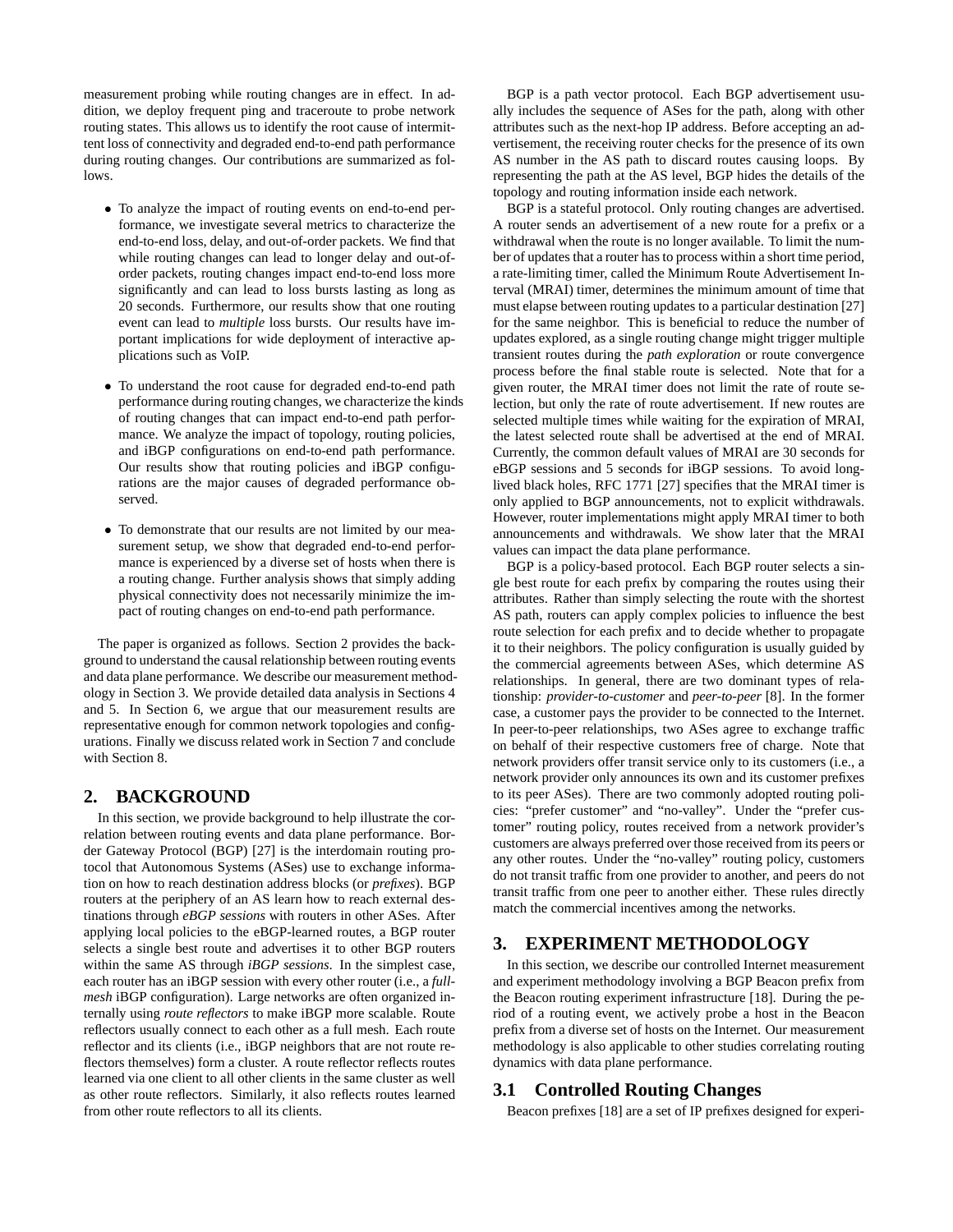

**Figure 1: Time schedule (GMT) for BGP Beacon routing transitions.**

**Table 1: Classification of Beacon routing events**

| Beacon events | <b>BGP</b> updates           | Time schedule (GMT) |
|---------------|------------------------------|---------------------|
| Failover 1    | Withdrawing route via $ISP1$ | 00:00, 04:00        |
| Failover 2    | Withdrawing route via ISP2   | 12:00, 16:00        |
| Recovery 1    | Restoring route via ISP1     | 02:00, 10:00        |
| Recovery 2    | Restoring route via $ISP2$   | 14:00, 22:00        |

mental purposes. There are no real users using addresses within the prefix. Their routing changes are well regulated: Beacon prefixes are announced or withdrawn every 2 hours with specific regular patterns. In our study, we use a multi-homed BGP Beacon, which has been active since September 2003. This Beacon has two tier-1 providers to which we refer as  $ISP1$  and  $ISP2$ . Every two hours, the Beacon sends a route withdrawal or announcement to one or both providers according to the time schedule shown in Figure 1. Each circle denotes a state, indicating the providers offering connectivity to the Beacon. Each arrow represents a routing event and state transition, marked by the time that the routing event (either a route announcement or a route withdrawal) occurs.

There are 12 routing events every day. We focus on 8 routing events that keep the Beacon connected to the Internet; the other four serve the purpose of resetting the Beacon connectivity. These 8 Beacon events are classified into two categories. For a *failover beacon event*, we emulate a link failure scenario in which the Beacon originally announced routes through both providers but now withdraws the route through one of the two providers. That is, the Beacon changes from the state of using both providers to the state of using only a single provider. In a *recovery beacon event*, we emulate a link recovery or repair scenario in which the Beacon re-advertises a route previously withdrawn. That is, the Beacon changes from the state of using a single provider for connectivity to the state of using both providers. These two classes of routing changes emulate the control plane changes that a multi-homed site may experience in terms of losing and restoring a link to one or more of its providers; thus they represent real routing events on the Internet. Table 1 shows the classification of Beacon events and the time for the events.

#### **3.2 Active Probing**

The goal of active measurements is to capture the impact of routing changes on the end-to-end path performance of a diverse set of Internet paths. Knowing the time and the location of routing changes, we actively probe a host within the Beacon prefix (i.e., the Beacon host) from a set of geographically diverse sites from the PlanetLab infrastructure [22] using three probing methods: UDP packet probing, ping, and traceroute. Probing is performed every hour, thus both during injected routing events as well when there are no routing events for calibration purposes.

At every hour, every probing source sends a UDP packet stream marked by sequence numbers to the BGP Beacon host at 50msec interval. The probing starts 10 minutes before each hour and ends

10 minutes after that hour. (i.e., the probing duration is 20 minutes for each hour). Upon the arrival of each UDP packet, the Beacon host records the timestamp and sequence number of the UDP packet. In addition, ping and traceroute are also sent from the probe host towards the Beacon host, for measuring round-trip time (RTT) and IP-level path information during the same 20 minutes time period. Both ping and traceroute are run as soon as the previous ping or traceroute probe completes. Thus, their probing frequency is limited by the roundtrip delay and the probe response time from routers.

#### **3.3 Data Plane Performance Metrics**

In our study, we use the following metrics to measure the impact of routing events on end-to-end performance: loss, delay, and outof-order packets. These metrics are selected as they are very basic and commonly used to capture data plane performance.

#### *3.3.1 Packet Loss*

We identify packet loss by observing gaps in sequence numbers of UDP probing packets. In our measurement, we use *bursty loss size*, which is defined as the maximum number of consecutive packets lost during a routing event.

#### *3.3.2 Packet Delay*

Ideally, we want to measure one-way delays from the probe host to the Beacon host to study the impact of routing changes on packet delays. However, such measurements are subject to limitations due to the clock skews on PlanetLab sites relative to the Beacon host. Instead, we measure roundtrip packet delays from the probe host to the Beacon host using ping probes.

#### *3.3.3 Out-of-order Packets*

Each PlanetLab probe site sends UDP packets with incrementing sequence numbers. However, packets may arrive out of order at the Beacon host. For example, if multiple paths are used for load balancing, packets can be reordered. Similarly, during routing changes, a packet sent out earlier may take a longer route compared to a later packet.

We identify out-of-order or reordered packets as follows. At the BGP Beacon host, we record the value of the next expected sequence number, which is the largest sequence number of the received packetsincremented by 1. Each new in-order arriving packet has a sequence number greater than or equal to the value of the expected sequence number. The expected sequence number will be updated upon arrival of each in-order packet. A reordered packet occurs when the packet has a sequence number lower than the expected sequence number, which does not change upon the arrival of out-of-order packets. For example, for arriving packets with sequence numbers  $\{1, 2, 4, 5, 3, 6\}$ , packet 3 is out-of-order, as 3 is smaller than the expected sequence number of 6.

Let  $S_i$  be the sequence number of *i*th arriving packet. Thus, the expected sequence number  $S_{exp_i}$  is  $max(S_j) + 1, \forall j \leq i$ . Therefore, for a packet with sequence number  $S_i$ : if  $S_i \geq S_{exp_i}$ , it is in order. Otherwise, it is out of order.

We use two metrics to measure the degree of out-of-order delivery: *number of reordering* and *reordering offset*. The number of reordering is simply the number of packets that are considered out of order. The reordering offset measures for an out-of-order packet the difference between the actual arrival order and the expected arrival order. Using the above notation, reordering offset for  $S_i$  is  $i - S_i$ , assuming the initial sequence number is 1. For example, if arrived packets have sequence numbers  $\{1, 2, 4, 5, 3, 6\}$ , packet 3 is out-of-order, arriving as 5th packet, and its reordering offset is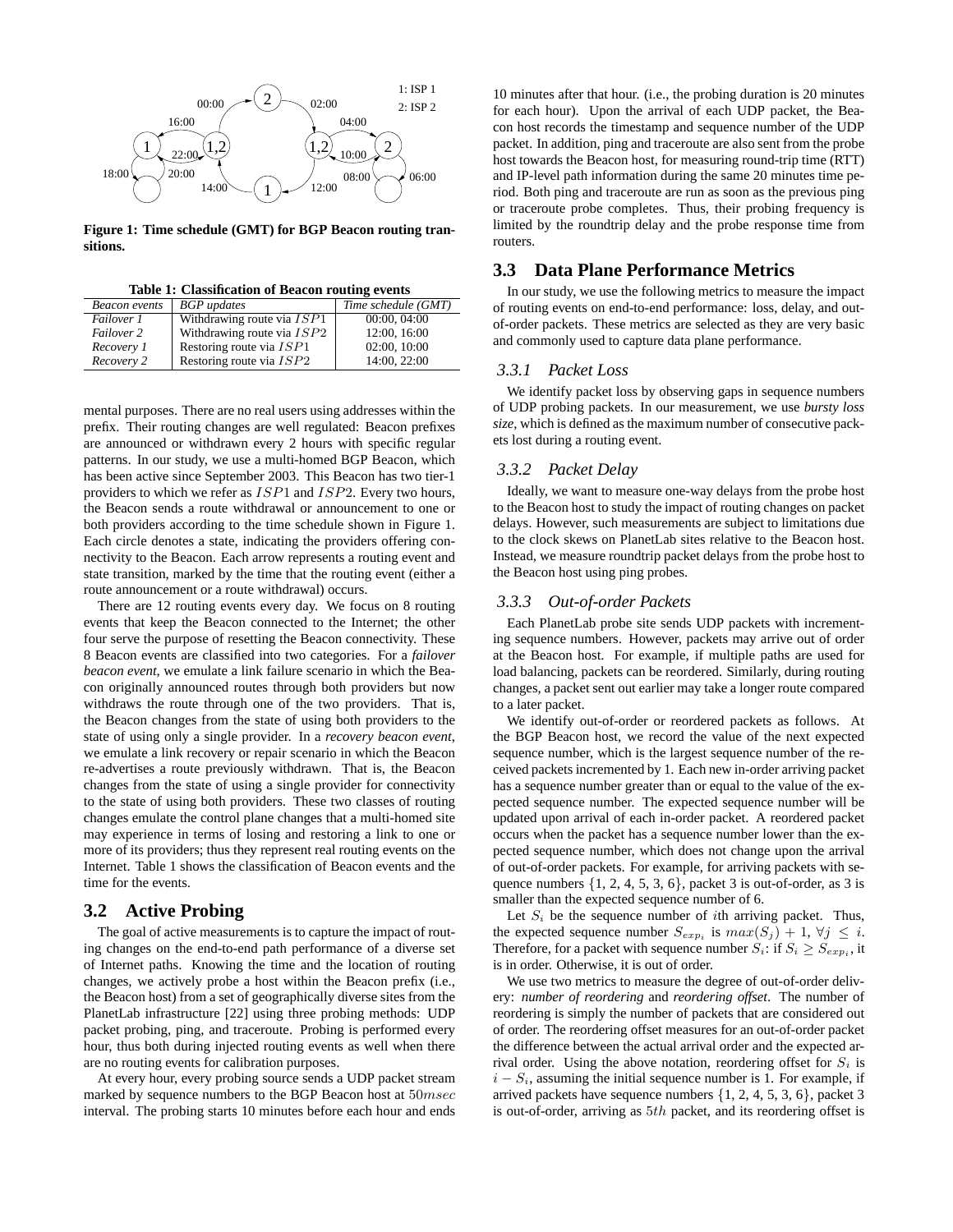$5 - 3 = 2$ . The reordering offset provides insights into the buffer size needed to restore proper order of received packets.

## **3.4 Identifying Routing Failures**

We use a combination of active traceroute and ping measurements to identify whether packet loss bursts are caused by routing failures. Packet loss can be attributed to network congestion or routing dynamics. It has been shown that routing dynamics can lead to temporary route loss or forwarding loops [26, 1, 21]. We call such routing dynamics *routing failures*. An ideal method to identify whether a packet loss burst can be attributed to routing failures, is to correlate the loss burst with routing changes, including BGP and IGP routing information, from all routers involving in the burst. Unfortunately, identifying the root cause of packet loss requires obtaining such a large set of routing information from multiple ISPs and multiple routers, which is extremely difficult, if not impossible. Instead, we use ICMP response messages, as measured by traceroutes and pings to identify routing failures.

We derive loss bursts and correlate them with unreachable responses from traceroutes and pings. In particular, we correlate loss bursts with ICMP messages using the time window [-1 sec, 1 sec] since hosts in PlanetLab are time synchronized via NTP. When a router does not have a route entry for an incoming packet, it will send an ICMP network unreachable error message back to the source to indicate that the destination is unreachable if it is allowed to do so. Based on the ICMP response message, we can determine when and which router does not have a route entry to the Beacon host. Loss bursts that have corresponding unreachable ICMP messages are attributed to routing failures.

In addition, if a packet is trapped in forwarding loops, its TTL value will increase until the value reaches the maximum value at some router. The router will send a "TTL exceeded" message back to the source. We can observe forwarding loops from the traceroute data. In general, from traceroute and ping probes, we can determine whether a router loses its route to the Beacon host and whether there is a forwarding loop.

Since ICMP packets can be lost, disabled, or filtered by routers, it is possible that there is no corresponding ICMP message for some loss bursts even if those loss bursts might be caused by routing failures. As a result, we may underestimate the number of loss bursts due to routing failures. Therefore, the number of loss bursts caused by routing failures might be more than what can be identified by our methodology.

#### **4. FAILOVER EVENTS**

In this section, we characterize data plane performance during failover events. First, we observe that most packet loss bursts occur during failover events. Second, we present the extent to which packet loss is caused by routing failures. Finally, we show that routing failures can cause multiple loss bursts during one failover event. In addition, we characterize the locations that routing failures occur.

#### **4.1 Data Plane Performance**

We measure the performance (in terms of loss, delay, and packet reordering) based on UDP packet probes from 37 PlanetLab sites to the BGP Beacon during the entire month of July 2005. There are two kinds of failover events: (1) withdrawing the route advertised to ISP1 (denoted as "failover-1") and (2) withdrawing the route advertised to ISP2 (denoted as "failover-2"). Each day, there are four failover events: two for each type. Among the 37 probing hosts, 14 hosts choose the path via ISP1 and 23 hosts choose the path via ISP2, when routes to both ISPs are announced. The with-



**Figure 2: Number of loss bursts starting at each second.**

drawal of the chosen route currently used by a host to reach the BGP Beacon forces the host to switch to the alternate, less preferred route (we refer to it as a *path change*).

At each probing host, UDP probing starts at 10 minutes before the injection of withdrawal messages and lasts for 20 minutes (i.e., till 10 minutes after the injection of withdrawal messages). To understand the packet loss around failover events, we measure the number of loss bursts starting at each second. Here, we consider consecutively lost packets as one loss burst. The time for the last received packet before the loss burst is the start time of the loss burst. Figure 2 shows the number of loss bursts over all probing hosts and failover events for the entire duration of our study. The  $x$ -axis represents the start time of a loss burst, where the start time is measured (in seconds) relative to the injection of withdrawal messages. We observe that the majority of loss bursts occur right after time 0, i.e., the time when a withdrawal message is advertised. The large number of loss bursts occurred during the time period [100 sec, 200 sec] in Figure 2(a) is most likely due to congestion because we observe no route changes in our traceroute measurements and no corresponding ICMP messages. After the failover event, traffic, including UDP probings, pings, and traceroutes, sent by probing hosts can cause congestion at some routers within ISP2 or the link between ISP2 and the Beacon. Note that there is no time synchronization problem because both the time for a loss burst occurring and the time for injecting a withdrawal message are measured by the clock on the BGP Beacon.

To understand the extent to which failover events can cause packet loss, we divide the time period that UDP packet probing is performed into three intervals: (1) *before path change*: the interval from the start time of UDP packet probing to the injection of withdrawal messages, (2) *during path change*: the interval from the injection of the withdrawal message to the time that path from the probing host to the Beacon is stabilized, and (3) *after path change*: the interval from the time the path from the probing host to the Beacon is stabilized till the end time of UDP packet probing. We use traceroute to estimate path change duration for each failover event, where we observe the IP-level path changing from the old stable path to the new stable path. The path change duration is measured by the time period between these two stable states. We measure the following four performance metrics during each of the three intervals of a failover event: (1) loss burst length (i.e., the number of consecutively lost packets in the loss burst), (2) round-trip delay, (3) number of reordered packets, and (4) offset of reordered packet.

Figure 3(a) shows distributions of loss burst length before, during, and after a path change for failover-1 events. The  $x$ -axis is shown in logscale. We find that the packet loss burst during path changes can have as many as 480 consecutive packets. Compared to the loss burst length during a path change, the packet loss burst length before and after a path change are quite short. Figures 3(b)- (d) show the cumulative distribution of the average round-trip de-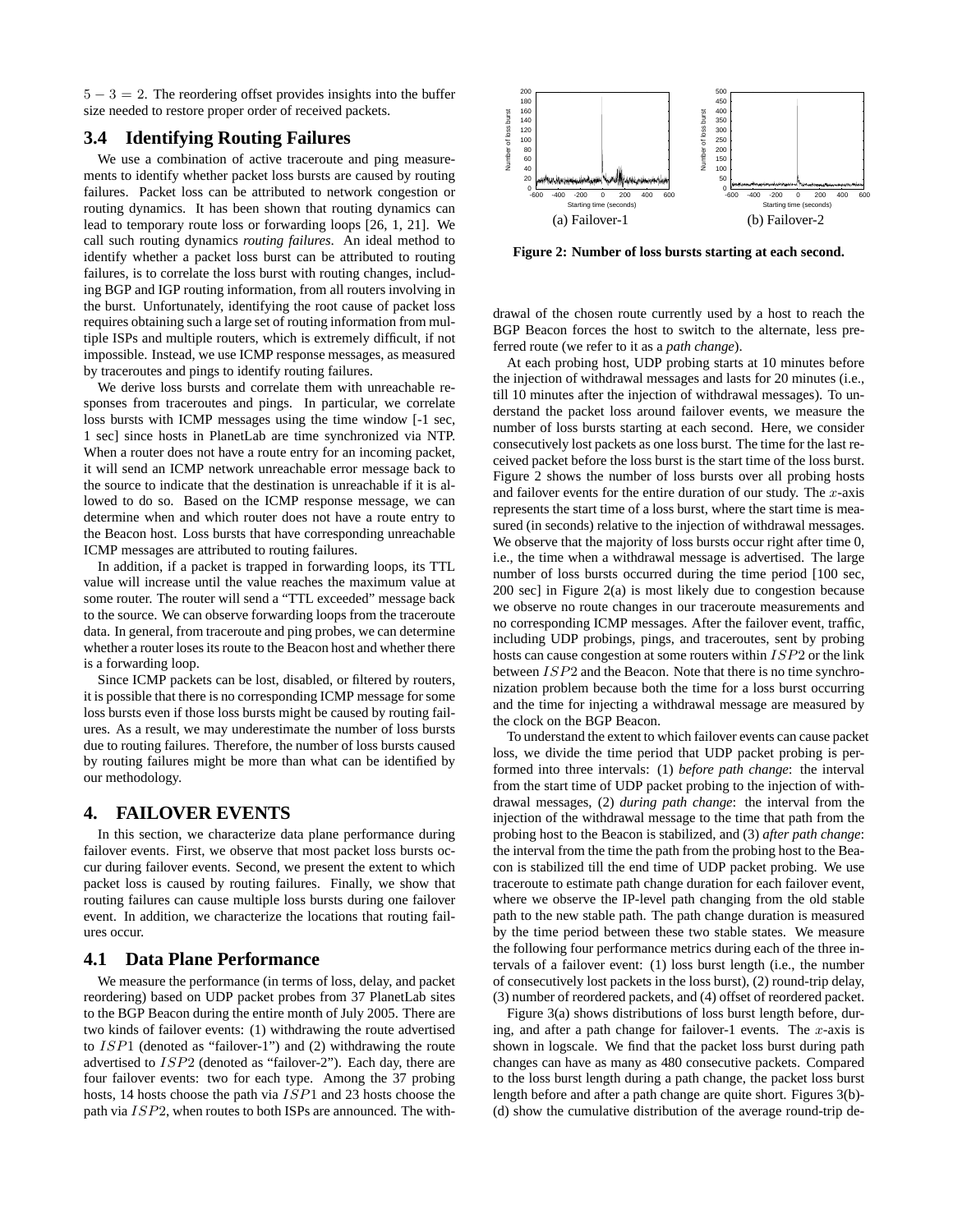

**Figure 3: Data plane performance during failover-1 events in which the route via** ISP1 **is withdrawn.**



**Figure 4: Data plane performance during failover-2 events in which the route via** ISP2 **is withdrawn.**

lays, number of reordered packets, and the average reordering offset. We find that failover events have significant impact on packet round-trip delays. In the worst case, during path changes, packet round-trip delays can be more than 500msec. We observe that the number of reordered packets for most hosts during failover events is small. Only one PlanetLab host experiences more than 400 reordered packets after failover events, which is probably due to some anomalies along the path. However, the offset of reordered packets is larger during failover events than those before and after failover events. This indicates that path changes usually increase the degree of packet reordering and would require larger buffer sizes for real-time applications.

Figure 4 shows the performance characterization using the same metrics for failover-2 events (i.e., the route via  $ISP2$  is withdrawn). Most observations we made for Figure 3 also hold here. These failover events have more impact on packet round-trip delays than the failover events when the route via  $ISP1$  is withdrawn. In the worst case, the round-trip time could be 900 msec. More reordered packets are observed. Nevertheless, these reordered packets have smaller reordering offset on average. Because failover events have the most impact on loss burst length, we will focus on identifying the cause of the long packet loss bursts during path changes.

#### **4.2 Root Causes of Loss Bursts**

We correlate loss bursts with ICMP messages using the method described in Section 3.4. During the failover-1 events, 50% of loss bursts can be identified as caused by routing failures. During the failover-2 events, 52% of loss bursts are identified as caused by routing failures. To understand the extent to which routing failures affect packet loss, we focus on two kinds of routing failures: (1) loop-free routing failures and (2) forwarding loops.

Table 2 shows the number of failover events, the number of loss bursts, and the amount of packet loss caused by routing failures. We verify that 23% of the loss bursts, corresponding to 76% of lost packets, are caused by routing failures, including both loop-free routing failures and forwarding loops. We are unable to verify the

**Table 2: Overall packet loss caused by routing failures during failover events**

| Causes                         | Failover  | Loss          | Lost        |
|--------------------------------|-----------|---------------|-------------|
|                                | events    | <i>bursts</i> | packets     |
| Verified as routing failures   | 659 (56%) | 846 (23%)     | 68343 (76%) |
| $-Loop-free$                   | 451 (68%) | 607 (71%)     | 37751 (55%) |
| -Forwarding loops              | 208 (32%) | 239 (29%)     | 30592 (45%) |
| Unverified as routing failures | 539 (44%) | 2875(77%)     | 21948 (24%) |

remaining 77% of loss bursts, which correspond to only 24% of packet loss. These loss bursts may be caused by either congestion or routing failures for which traceroute or ping is not sufficient (due to either insufficient probe frequency or lack of ICMP messages) for the verification.

As we will see later, more than half of the routing failures occur within ISP1. On the contrary, only a small portion of the routing failures occur within ISP2 upon withdrawal of the preferred route via ISP2. We continue to examine whether routing failures do occur within ISP2, which are not visible from ICMP messages. We use BGP updates collected from 12 routers within ISP2 to examine if those monitored routers experience routing failures. Among all the 724 failover events at those 12 backbone router  $(2 \times 31 \times 12 = 724)$ , we observe 584 withdrawal messages from those monitored routers. That means that over 80% of all the failover events have routing failures. We also observe that the occurrence of withdrawal messages is right after the occurrence of failover events, and the withdrawal message is quickly replaced by an announcement. This means that during the failover events, routers within ISP2 indeed temporarily lose their routes to the Beacon. However, most of these transient routing failures are not visible as packet loss bursts in the data plane.

We measure the duration of a loss burst as the time interval between the latest received packet before the loss and the earliest one after the loss. Figure 5(a) shows the duration of loss bursts that can and cannot be verified as caused by routing failures. Again, we ob-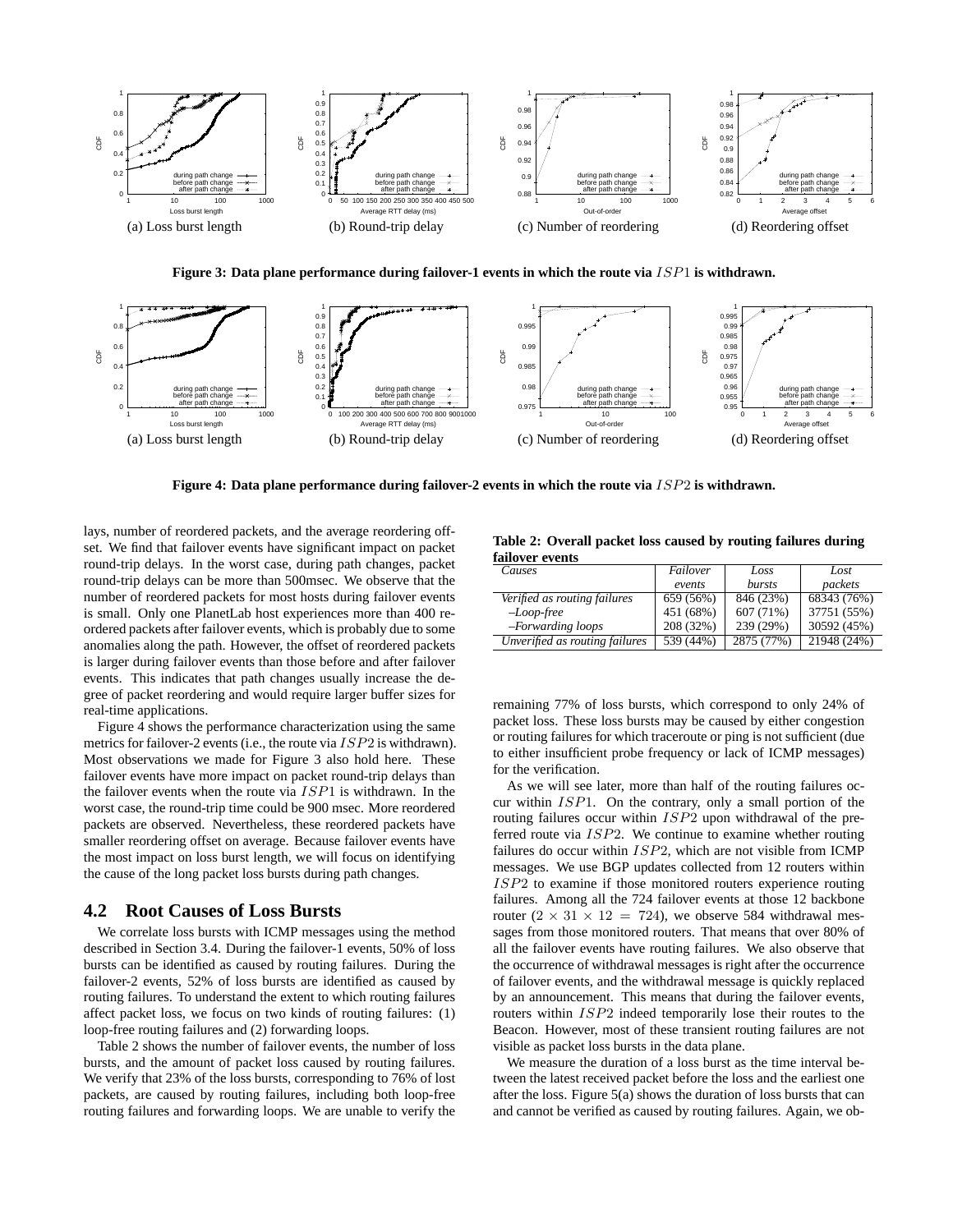

**Figure 5: Duration for loss bursts.**

serve that the loss bursts that are verified as caused by routing failures last longer than those unverified loss bursts. Figure 5(b) further shows that loss bursts caused by forwarding loops last longer than those caused by loop-free routing failures.

#### **4.3 How Routing Failures Occur**

We use an example to illustrate the cause for packet loss during failover events. The PlanetLab host *planet02.csc.ncsu.edu* experiences packet loss during the routing failure occurred at 04:00:00 on July 30, 2005, where the host switches from the preferred path via  $ISP1$  to the less preferred path via  $ISP2$  after the withdrawal of the path via ISP1. Figure 6 shows the UDP packets received during the period from  $04:00:00$  to  $04:00:30$ . The x-axis is the arrival order of each packet, and  $y$ -axis is the sequence number of the packet. We observe two major gaps (i.e., loss bursts) at 04:00:01 and 04:00:19. This can be explained by using the topology shown in Figure 7. The probing host *planet02.csc.ncsu.edu* is a customer of ISP3 which peers with both ISP1 and ISP2. Before the failover event, all routers except  $e2$  have only one route via  $e1$  to the Beacon. During the failover-1 event, the route via ISP1 is withdrawn by the Beacon. Routers  $e1$  and  $RR1$  within  $ISP1$  will lose the route and explore the alternate path from router e2. During the path exploration, router RR1 cannot reach the Beacon indicated by the "Destination Host Unreachable" ping replies at time 04:00:01. After they obtain the path via peer  $ISP2$ , data traffic from the host to the Beacon will be forwarded via the peer link between ISP1 and ISP2. However, router RR2 in ISP1 cannot announce it to router RR4 in ISP3 because of the "no-valley" routing policy. So router RR2 will send a withdrawal to router RR4. As a result, router RR4 loses its route to the Beacon and is triggered to explore the alternate path. This is indicated by the "Destination Host Unreachable" ping message at time 04:00:19. In summary, the two long loss bursts shown in Figure 6 can be correlated with two unreachable ICMP responses, which indicate that these long loss bursts are caused by routing failures.

In the above example, during the round of path exploration, a router losing its routing entry is affected by the delay in obtaining the alternate route. If the router can obtain the alternate route without delay, the routing failure is not visible as packet loss bursts in the data plane. The latency in obtaining the alternate route is determined by the MRAI timer and the distance from the router that can provide the alternate route.

Based on BGP updates collected from these 12 backbone routers within  $ISP2$ , we identify the MRAI timer applied by  $ISP2$ . We observe many instances where there is little time difference between two consecutive announcements for the same prefix but with different BGP attributes. This observation implies that routers within ISP2 use a very small MRAI timer. This is verified by private communication with network operators of ISP2. The observa-



**Figure 6: Long loss bursts experienced by "planet02.csc.ncsu.edu" during 04:00:00-04:00:30 on July 30, 2005.**



**Figure 7: Topology of routers on the path from "planet02.csc.ncsu.edu" to the Beacon.**

tion explains the fact that majority of large loss bursts do not occur within ISP2. On the other hand, most routers within ISP1 are Cisco routers, which have default 5 second MRAI timer. Thus, we suspect ISP1 does not use small MRAI timer so that routers within that ISP can experience routing failures. Our analysis here confirms the importance of MRAI timer setting on routing dynamics and subsequent impact on data plane performance.

#### **4.4 Multiple Loss Bursts Caused by Failover Events**

As we have observed in the above example, a host can experience multiple loss bursts after the injection of a withdrawal message. This can be explained by the widely used "no-valley" routing policy. That is, when an AS obtains an alternate route from its peer, it cannot transit the route to another peer. So it will send a withdrawal message to the peer to invalidate the previous route. Thus, the withdrawal message can trigger the second loss burst within the peer.

In this section, we measure the number of loss bursts that a host experiences for each failover event. Figure 8 shows that, in over 75% of the cases, a hosts experiences fewer than two loss bursts as a result of a failover event, while a host can experience up to 6 loss bursts as a result of a single failover event. Figure 9 shows the percentage of packet loss in the first two loss bursts experienced by PlanetLab hosts for each failover event. We observe that the first two bursts contribute to the majority of packet loss. In the rest of the paper, we will focus on the first two loss bursts for failover events.

Among the first two loss bursts during failover-1 events, we can verify about 57% of the first loss bursts as caused by routing failures, and about 40% of the second loss bursts as caused by routing failures. The figures for the failover-2 events are 61% and 42%, respectively. In general, we observe that the number of the first loss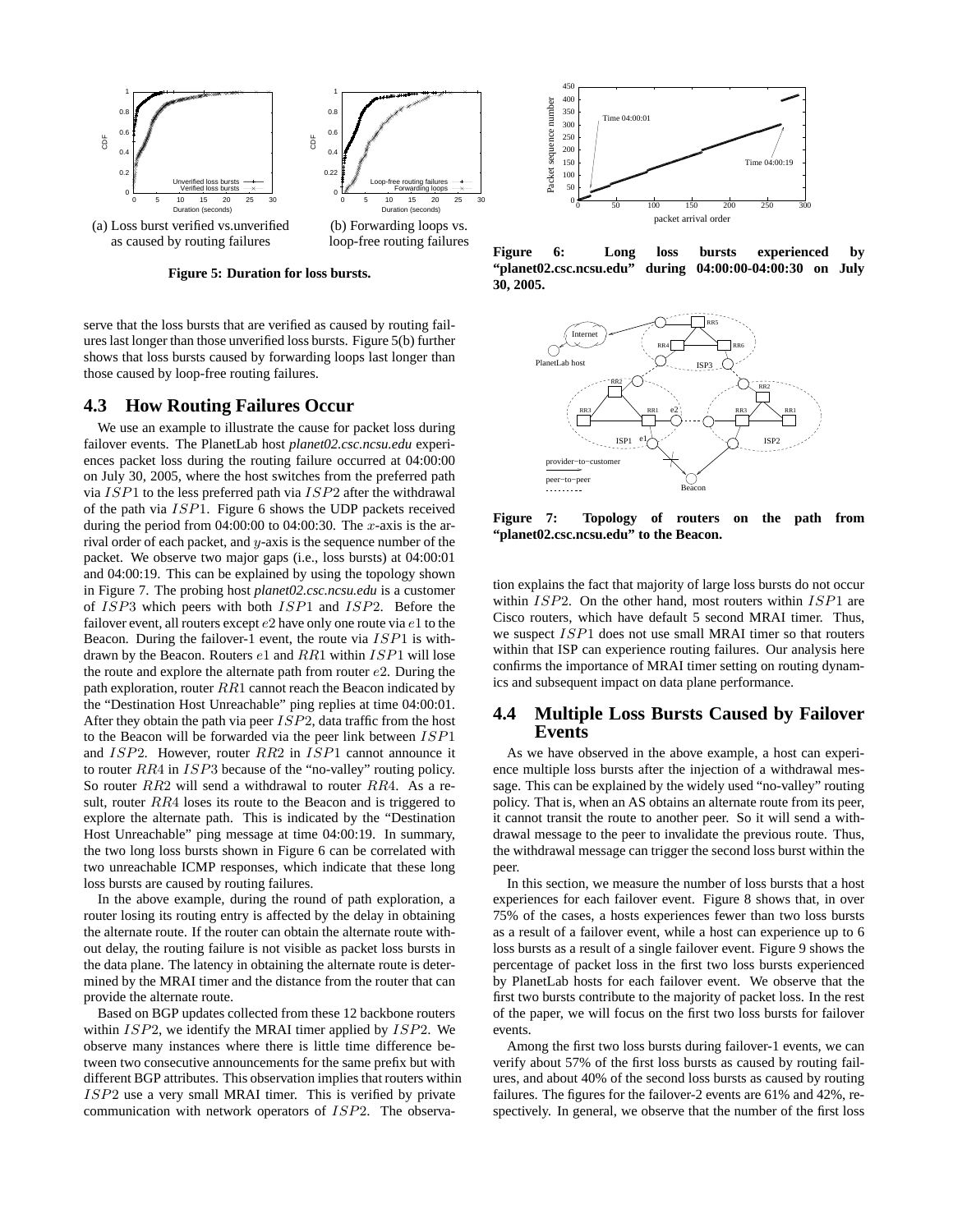

**Figure 8: Multiple loss bursts may be experienced by end hosts.**



**Figure 9: Percentage of packet loss contributed by the first two loss bursts.**

bursts that can be verified as due to routing failures is larger than that of the second loss bursts.

One interesting observation is that when the second routing failures are triggered due to the "no valley" routing policy, traffic on data plane may traverse a path which violates the "no valley" routing policy. For example, in the previous example shown in Figure 7, we find that between the first large loss burst (at 04:00:01) and the second large loss burst (at 04:00:19), about 250 UDP packets are received by the Beacon. During this period of time, UDP packets traverse a path across three tier-1 ASes, "ISP3 ISP1 ISP2", which violates the "no-valley" routing policy. After the second loss burst, the IP-level path will change to traverse two tier-1 ASes, "ISP3 ISP2". The number of packets that traverse this "valley" path is determined by the delay of sending the withdrawal. In the worst case, if the MRAI timer are applied to withdrawal messages, the withdrawal message can be delayed as long as 30 seconds (the default MRAI timer applied on eBGP session).

#### **4.5 Location of Routing Failures**

After identifying routing failures causing packet loss during failover events, we further investigate a number of factors (e.g., interior network topologies, iBGP configurations, or MRAI timers) that can cause routing failures by analyzing the location of routing failures. From the source address of each ICMP message, we can identify which router loses its route entry if the ICMP message is unreachable, or which router is trapped in a forwarding loop if the ICMP message is an exceeded TTL or a forwarding loop is observed in traceroute data. We then derive the locations where routing failures occur according to the DNS name of the corresponding IP addresses. During each failover event, among all the first loss bursts caused by routing failures, we measure how many of them occur within  $ISP1, ISP2$ , or other ASes. As shown in Table 3, 92% of the first routing failures occur within  $ISP1$  during failover-1 event, while the figure for  $ISP2$  during failover-2 events is 9%. During failover-2 events, most of the first loss bursts occur within ISP2's neighbors and those neighbors are tier-1 ASes. In addition, we find that about 55% and 96% of the second routing failures occur within other tier-1 ASes during failover-1 and failover-2 events, respectively. This means that routing failures occurring within  $ISP1$ 

| Table 3: Location of the first loss bursts caused by routing fail- |  |  |
|--------------------------------------------------------------------|--|--|
| ures during failover events                                        |  |  |

| Class      |     | CD <sub>2</sub> | Other tier-1 | Non tier-1 |
|------------|-----|-----------------|--------------|------------|
| Failover-1 | 92% |                 | 5%           | 3%         |
| Failover-2 |     | 9%              |              | 18%        |

**Table 4: Percentage of failover events involving routing failures for three different hosts.**

| Class                           | Failover | Events causing  |
|---------------------------------|----------|-----------------|
|                                 | events   | routing failure |
| Customer of either ISP1 or ISP2 | 206      | 111 (53%)       |
| Multihomed to $ISP1$ and $ISP2$ | 225      | 43 (19%)        |
| Customer of other ISPs          | 1054     | 463 (43%)       |

or ISP2 are propagated to their neighboring ASes.

In addition, we evaluate the occurrence of routing failures from BGP updates, which are cascaded from ISP1 or ISP2 to other ASes. We first examine routing failures from BGP updates collected from 52 backbone routers within a tier-1 ISP. We observe that 134 withdrawal messages come from 4 monitored routers. We then use BGP updates from Oregon RouteView to examine routing failures occurring at other ASes. We observe 210 withdrawal messages from 7 ASes, which do not include *ISP*1 and *ISP*2. Those observations imply that routing failures during failover events indeed can be cascaded to other ASes.

We further classify PlanetLab hosts into three categories according to their connection to  $ISP1$  and  $ISP2$ : (1) single-homed to either  $ISP1$  or  $ISP2$ ; (2) multi-homed to both  $ISP1$  and  $ISP2$ ; and (3) customer of other ISPs. In our measurement, the number of PlanetLab hosts in these three categories are 6, 6, and 25, respectively. Table 4 shows the number of failover events in which there is at least one loss burst caused by routing failures. We observe that every category of hosts experience packet loss caused by routing failures, and, as expected, multi-homed hosts experience less packet loss than the other two categories.

#### **4.6 Methodology Evaluation**

In this section, we evaluate our approach to correlating ICMP messages with loss bursts. We identify packet loss caused by routing failures by correlating loss with ICMP unreachable messages. The rationale is that if a destination network is unreachable from a router according to its routing table, an ICMP unreachable destination error message will be sent back to the source host. We assess the number of ICMP messages in the absence of routing change (i.e., at times other than the failover events). Recall that ping packets are sent to the Beacon when there is no Beacon event (10 minutes before and after 01:00, 03:00, 05:00, 09:00, 11:00, 13:00, 15:00, 17:00, 21:00, and 23:00). We observe a total of 3801 ICMP messages in our measurement during the period where there is no faildown events (during which the Beacon is completely withdrawn from both ISPs), only 0.6% of which are not caused by Beacon events. Thus, ICMP unreachable messages provide a good indication for routing failures.

Another issue that might introduce bias to our measurement is that some ISPs disable ICMP replies from their routers. We expect such policy to be typically uniformly applied to all the routers within a given ISP. In our measurement, we observe that ICMP messages come from 726 routers belonging to 68 ASes, and about 53% of those routers belong to 10 tier-1 ASes. In particular, 70 routers within ISP1 (i.e., 52% of ISP1's routers visible in our measurement) generate ICMP messages. The corresponding figure for ISP2 is 24 routers (95% of ISP2's routers observed). Given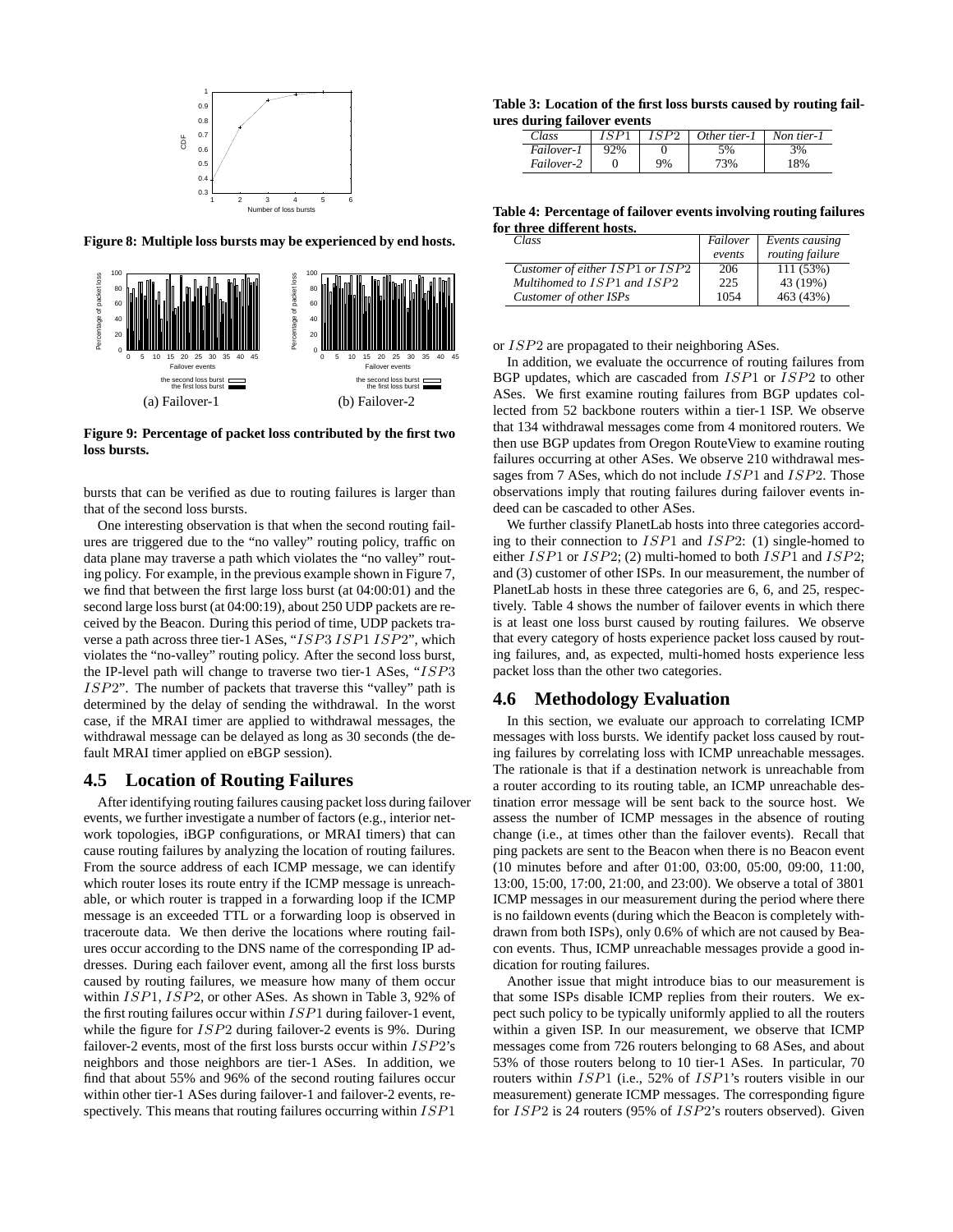

**Figure 10: Number of loss burstsstarting at each second during recovery events.**

such a good coverage of ASes responding with ICMP messages and a high coverage from both ISP1 and ISP2, we conjecture that our measurement is not significantly biased by ICMP blocking.

### **5. RECOVERY EVENTS**

In this section, we investigate the end-to-end path performance during recovery events. In particular, we focus on those events which result in end-to-end path changes, i.e., the probe host chooses the restored provider when routes through both providers are available. Thus, the recovery event causes the probe host to switch to using the restored provider. We first present packet loss, delay, and packet reordering for all such events. Then we analyze the root causes of packet loss during recovery events.

#### **5.1 Data Plane Performance**

Similar to our analysis on failover events, We measure the performance (in terms of loss, delay, and packet reordering) based on UDP packet probes from 37 PlanetLab sites. There are two kinds of recovery events: (1) announcing the route to  $ISP1$  (denoted as "recovery-1") and (2) announcing the route to  $ISP2$  (denoted as "recovery-2"). Among the 37 probing hosts, 12 hosts choose the restored path via ISP1 and 25 hosts choose the restored path via ISP2 when routes to both ISPs are available.

Figure 10 shows the number of loss bursts during recovery events across all probe hosts undergoing path changes for the entire duration of our study. Similar to our analysis on failover events, the  $x$ -axis represents the start time of a loss burst, where the start time is measured (in seconds) relative to the injection of announcement messages. During recovery-1 events in Figure 10(a), we do not observe a large number of loss bursts after time 0, i.e., the time when an announcement message is advertised. However, during recovery-2 events in Figure 10(b), we observe that loss bursts occur right after time 0, and can last for 100 seconds. Even though the magnitude of the loss burst peak may vary during two kinds of recovery events, more than half of end hosts (i.e., 29 PlanetLab hosts) in our measurement experience packet loss during recovery events.

To understand the extent to which recovery events can cause packet loss, we divide the period of time that UDP packet probing is performed into three intervals as we do for failover events: (1) *before path changes*, (2) *during path changes*, and (3) *after path changes*. Figure 11 (a) and Figure 12 (a) show the loss burst length during routing changes, compared with those before and after routing changes. We observe that the loss burst length during routing change does not show significant difference compared with those before or after routing change. Figure 11(a) also shows that there are more packets dropped after path change, which is most likely due to congestion because we observe no routing changes in our traceroute measurements and no corresponding ICMP mes-

**Table 5: Packet loss caused by routing changes during recovery**

| events                         |            |            |            |
|--------------------------------|------------|------------|------------|
| Causes                         | Recovery   | Loss       | Loss       |
|                                | events     | bursts     | packets    |
| Verified as routing failures   | 41 (12%)   | 76 (4%)    | 1120 (26%) |
| $-loop-free$                   | $17(41\%)$ | 39 (51%)   | 480 (43%)  |
| -forwarding loop               | 24 (59%)   | 37 (49%)   | 640 (57%)  |
| Unverified as routing failures | 290 (88%)  | 1714 (96%) | 3266 (74%) |

sages. Recall that we have similar observations on the failover events shown in Figure 2(a). In addition, loss burst length can be as long as 180 packets and 140 packets for recovery-1 and recovery-2 events respectively. Such loss is most likely caused by routing failures. It is quite counter-intuitive that even during recovery events when both routes are available, packets would experience such long-lived loss bursts.

In addition to loss burst length during recovery events, we also measure packet round-trip delays and reordered packets. Figure 11 (b) shows performance using round-trip delay metric for the recovery events when the route via ISP1 is re-announced. We observe that the distribution of packet delays is similar compared to those for failover events, i.e., recovery events have impact on packet round-trip delays. However, from Figure 11 (c) and (d), the average reordering offset or the degree of reordering is smaller for recovery, about 2 compared to 6 for failover. The total amount of reordering is also significantly less. Interestingly we find reordering during recovery events is slightly smaller than that during normal time, indicating that recovery events do not contribute much to packet reordering.

Figure 12 shows the corresponding metrics for those events when the route via ISP2 is re-announced. Similar to Figure 11, we observe that packet delays are not different from that for failover events. The average offset for out-of-order packets is no more than three packets. From all the performance metrics, we find that recovery events have the most impact on loss burst length. Next, we identify the cause for packet loss during such routing changes.

#### **5.2 Root Causes of Loss Bursts**

In general, we observe that during recovery events loss bursts are long. This motivates us to analyze whether some of packet loss bursts are caused by routing failures. This may appear to be unlikely since paths to both providers are available: the old route going through the less preferred provider is still usable while the routers switch to the more preferred, newly announced route. However, our measurement results show that routing failures indeed occur during recovery events.

Similar to our analysis on failover events, we correlate ICMP unreachable messages with loss bursts. From Table 5, we observe that 26% of packet loss is verified to be caused by routing failures. Note that the number of packet loss caused by routing failures might be more than what can be identified by our heuristic because ICMP messages may be filtered by some routers in the Internet.

In addition, we evaluate routing failures from BGP updates, which are collected from 12 routers within ISP2. Over 724 recovery events, we observe 12 BGP withdrawals sent by those monitored routers. We also observe that there is little time difference between the withdrawal and the following announcement for the same prefix but with different BGP AS path. While the occurrence of routing failures during recovery event is rare, the routers within  $ISP2$  indeed temporarily lose their routes to the Beacon.

As we do for failover events, we measure the duration of a loss burst as the time interval between the latest received packet before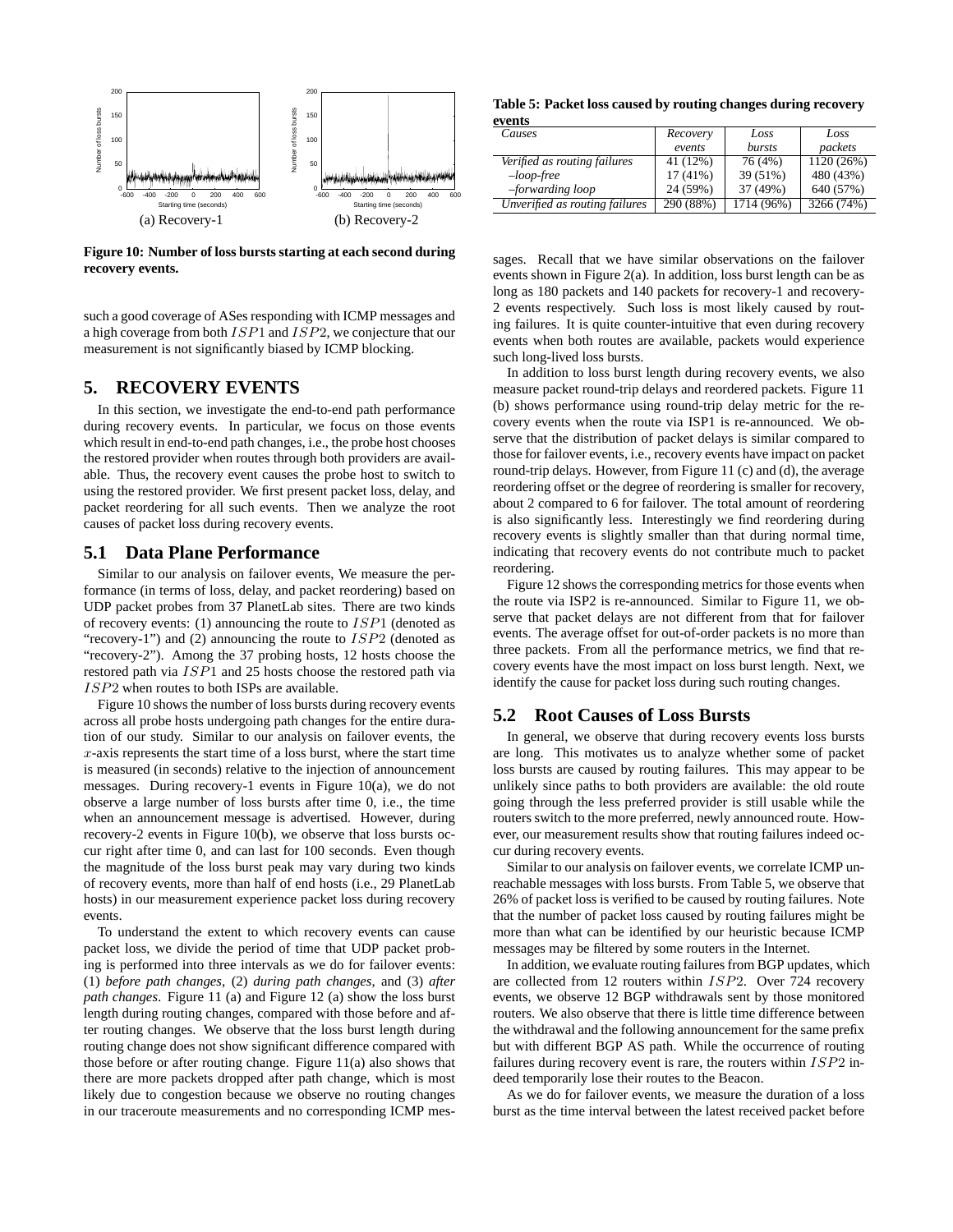

**Figure 11: Performance during the recovery-1 events when the route via** ISP1 **is re-announced.**



**Figure 12: Performance during the recovery-2 events when the route via** ISP2 **is re-announced.**



 $\mathbf{0}$  $\overline{0}$  0.6 0.8 1 0 2 4 6 8 10 Duration (seconds) Loop-free routing failures Forwarding loops

(a) Loss bursts verified vs. unverified (b) Forwarding loops vs. as caused by routing failures Loop-free routing failures

**Figure 13: Duration of loss burst.**

CDF

the loss and the earliest one after the loss. Figure 13(a) shows the cumulative distribution of the duration of loss bursts that are both verified and unverified to be caused by routing failures. We observe that verified loss bursts on average are longer than those unverified. In addition, during recovery events, more than 98% of routing failures last less than 5 seconds, while during failover events, about 80% of routing failures last less than 5 seconds as shown in Figure 5. This means that loss bursts caused by routing failures during recovery events last much shorter than those caused by routing failures during failover events. We also observe that unverified loss bursts last less than 4 seconds.

Figure 13(b) shows the duration of verified loss bursts that are caused by loop-free routing failures and forwarding loops. We observe that 57% of packet loss is due to forwarding loops, which is a little higher than that for failover events (47%). This implies that forwarding loops are also quite common during recovery events.

#### **5.3 How Routing Failures Occur**

Here, we illustrate an example to show how packets can be dropped due to path changes during recovery events. Figure 14 shows a simplified topology. In this figure, solid arrow lines indicate the path used before a recovery event, while dashed arrow lines represent the path used after the event. We analyze packet loss experienced



**Figure 14: Topology for explaining packet loss burst during recovery.**

by *vnl.cs.wust1.edu* (shown as PlanetLab host A in Figure 14) when a recovery event occurs. Before the event, the host reaches the Beacon via  $ISP2$  followed by  $R4$  in  $ISP1$ . After the event, the host reaches the Beacon directly via ISP2.

When the recovery event occurs, R<sub>3</sub> receives the new path, and send it to both  $R2$  and  $R1$ . Suppose that  $R3$  waits for the expiration of MRAI timer to send the new route to R1. At the same time, suppose that  $R3$  can send the new route to  $R2$  because the MRAI timer has just expired. Note that the MRAI timer is maintained for each BGP session. As a result, R2 obtains the new route and switches to it. However, R2 cannot forward the new route to other iBGP routers so that it will send a withdrawal message to R1 to poison its previous route. Suppose there is no delay for the withdrawal, R1 loses its route entry to the Beacon until it obtains the new route from R3.

In this example, host  $A$  can experience packet loss during a recovery event, while host  $B$  may not. However, if there is no physical link between  $R2$  and  $R3$ , the iBGP sessions between the two routers is via  $R1$ , host  $B$  still can experience packet loss because its packet to the Beacon is routed via  $R1$ , which can lose its route entry. The logical fully meshed iBGP sessions are widely deployed within large ISPs.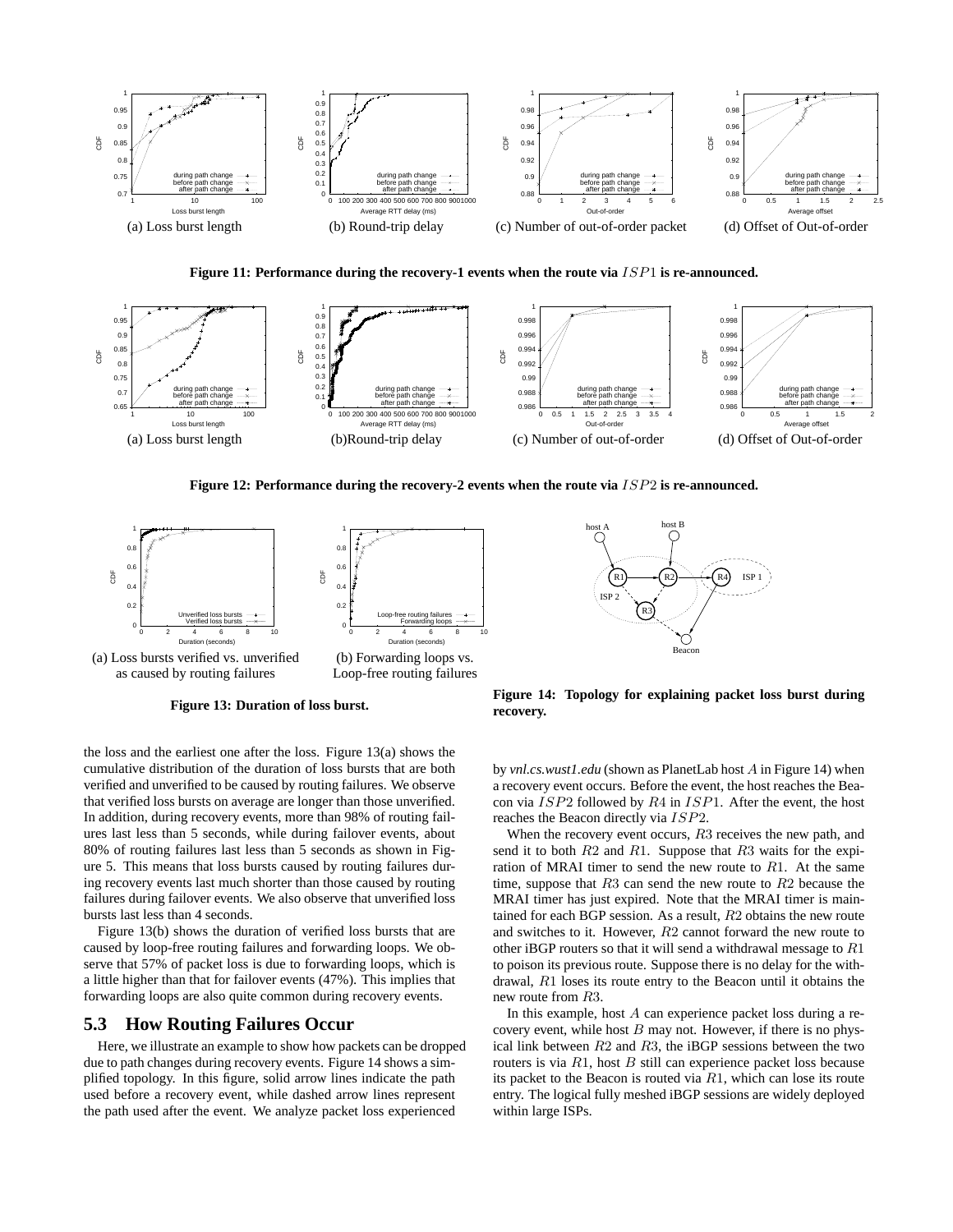

**Figure 15: Multiple loss bursts may be experienced by end hosts during recovery events.**

**Table 6: Location of routing failures during recovery events**

| Class      | I C D1 | LS P2 | Other tier-1 | Non tier-1          |
|------------|--------|-------|--------------|---------------------|
| Recovery-1 | 90%    |       | 0%           | 10%                 |
| Recovery-2 |        | 0%    | 59%          | $\cdot \gamma_{\%}$ |

## **5.4 Multiple Loss Bursts Caused by Routing Failures**

We find that multiple packet loss bursts can occur during recovery events. As shown in Figure 15, we identify that some hosts can experience up to 5 loss bursts. Again, we focus on the first and second loss bursts, which contribute to the majority of packet loss. About 16% of the first loss bursts are identified as due to routing failures, while 8% of the second loss bursts are identified as caused by routing failures. This means that one recovery event can also cause *multiple routing failures*. According to our measurement, we find that more than half of the second routing failures are transient forwarding loops, and those forwarding loops last no more than 5 seconds. The reason is that when a route loses it routing entry during a recovery event, which is the first routing failure, it can propagate the withdrawal message to its neighboring ASes. When the neighbor receives the withdrawal message, it will explore available routes if there is none in its routing table. During the exploration, forwarding loops may occur.

#### **5.5 Location of Routing Failures**

We investigate the location of routing failures. Here, we present the results for both recovery events. According to the DNS name of the router from which a unreachable ICMP is sent, we identify the AS to which the router belongs. Table 6 shows the location for the first loss due to routing failures. We observe that for recovery-1 events, about 90% of routing failures occur within ISP1, while no routing failures are observed within ISP2 during recovery-2 events. Compared with routing failures during failover events, we find similar results indicating that a very small number of routing failures occurs within ISP2. On the other hand, routing failures do occur within ISP2's neighbors, and the starting time of the first routing failures is just right after the time when the announcement is advertised. For the second loss burst due to routing failures, we find that all of them occur within  $ISP1$ 's and  $ISP2$ 's neighbors, and most of them are within ISP2's neighbors.

From the example shown in Figure 14, we know that routing failures during recovery events depend on MRAI timer values. The new route is advertised to some routers without delay, while it is delayed for other routers due to the MRAI timer. As we mention in Section 4, we find that the MRAI timer applied in  $ISP2$  is very small. This means that the new recovered route can be advertised to all routers within ISP2 with little delay. As a result, ISP2 does not experience any routing failures. Similarly, the new route can be advertised to its neighbors without delay. This explains the

observation that the first loss bursts during recovery-1 events are right after the time when an announcement is sent, as shown in Figure 10(b). On the other hand, during recovery-1 events, most of the first loss bursts caused by routing failures occur within ISP1. Those routing failures can be explained by the delay due to the MRAI timer. Furthermore, the routes advertised by  $ISP1$  or  $ISP2$ can cause their neighbors to experience routing failures again.

## **6. REPRESENTATIVENESS OF THE BEACON EXPERIMENTS**

In this section, we discuss the representativeness of the Beacon experiments. Beacon has one link to each of its two tier-1 providers. In general, an AS can have multiple upstream providers and/or connect to a single provider via multiple links. Therefore, the connectivity of destination prefixes in the Internet could be much more complex than the Beacon topology. We first characterize how destination prefixes are connected to upstream providers. We then investigate how the results or insight gained on the Beacon experiments can be applied in general. Finally, we discuss methods to avoid transient routing failures.

## **6.1 Characterizing Connectivity of Destination Prefixes**

A prefix is *single-homed* if its origin AS advertises it to a single upstream provider. A prefix is *multi-homed* if it is advertised to multiple providers. On the other hand, a prefix can be advertised to a provider through multiple links. We classify destination prefixes into four categories according to the characteristics of their connectivity:

- Single-homed prefixes via a single upstream link.
- Single-homed prefixes via multiple upstream links.
- Multi-homed prefixes via a single upstream link.
- Multi-homed prefixes via multiple upstream links.

We characterize the connectivity of prefixes originated from a customer of a large tier-1 ISP. In particular, we examine how the ISP's customers advertise their prefixes to it. Within the ISP, we use a BGP monitor that has iBGP sessions to some of top-level backbone routers and to edge routers connecting to peer networks. A snapshot of BGP routing table from each router are collected on a daily basis. Thus, we are able to see all available routes for each destination prefix we examined. The results presented in this section are based on data collected on January 15, 2006.

Table 7 shows that over half of prefixes originated by customers of the tier-1 ISP are single-homed prefixes. In particular, 48% of prefixes are single-homed via a single upstream link. This is consistent with the observation on a different tier-1 ISP in a previous study [2]. We observe that 6% of prefixes are single-homed prefix via multiple upstream links, and the corresponding figures for multi-homed prefixes are 29% and 17%, respectively. Since singlehomed prefixes via single upstream link do not have route redundancy, in the remainder of the paper, we will focus on single-homed prefixes via multiple upstream links and multi-homed prefixes. In the next two subsections, we show that the insight gained from the Beacon experiments can be applied to both multi-homed prefixes with a single upstream link and prefixes with multiple upstream links.

#### **6.2 Routing Failures During Failover Events**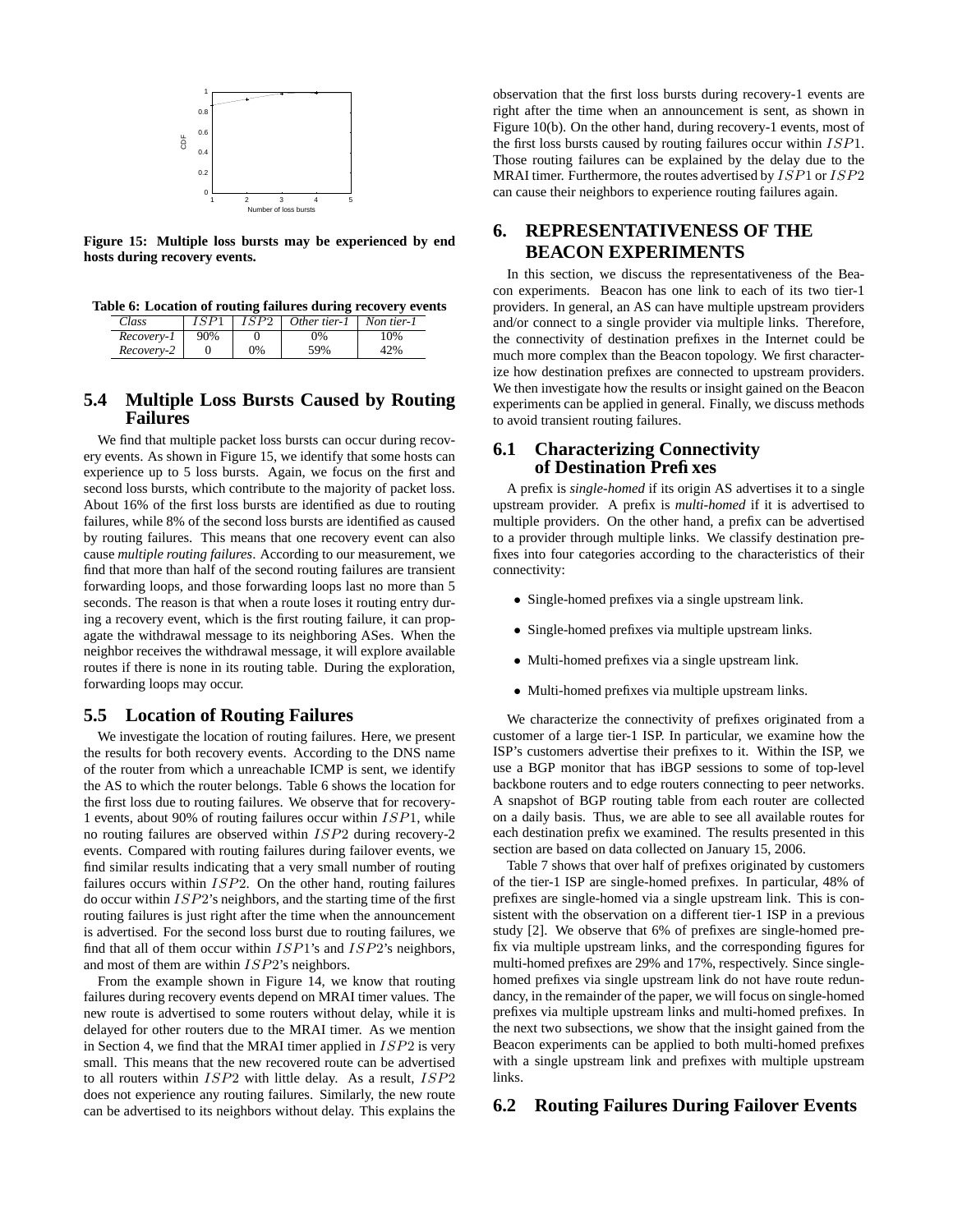**Table 7: Connectivity of destination prefixes from a tier-1 ISP's customers.**

| Class                 | A single upstream link | Multiple upstream links |
|-----------------------|------------------------|-------------------------|
| Single-homed prefixes | 48%                    | 6%                      |
| Multi-homed prefixes  | 29%                    | 17%                     |

Let's first look at an AS multihomed to a set of providers, which could be tier-1 or non-tier-1 ISPs. Each of those providers will learn more routes either from its peers or from its providers if it is a non-tier-1 ISP. Thus, multihoming to a set of providers can increase route diversity. However, multihoming only increases the number of routes learns from peers or providers. Those routes are less preferable than that from customers when the "prefer-customer" routing policy is used. The higher preference of customer routes forces those routes with low preference invisible to other routers within the provider's network. Thus, during a failover event, a multi-homed prefix via a single upstream link will experience routing failure just like the Beacon prefix, even though it might have more providers than the Beacon.

On the other hand, connecting to a single provider at multiple locations will help it to avoid routing failures. The reason is that routes learned from the same customer typically have the same local preference so that they are visible to other routers in the provider's network. However, routing failures might still occur in this case. For example, BGP attributes, such as AS path length, BGP MED, IGP weight, or router ID, can lead to only one route available in a router. One possible method to avoid routing failures is to use the "hot potato" routing policy. The "hot potato" routing policy is applied to routes coming from the same AS, and each router selects the best route based on IGP distance. If router reflectors are used, for each route reflector, routes learned from its clients are always preferred over routes from others [13], the route reflector will see other available routes. However, applying hot potato policy to routes from the same customer may not be efficient because customers typically have limited connections within a geographic area.

#### **6.3 Routing Failures During Recovery Events**

In general, route diversity will be increased when a route is recovered. However, some routers may temporarily lose their routes to the destination during route recovery. Here, we use an example to show how route failures can occur in general during a recovery event. Figure 16 illustrates an AS with  $k + m$  fully connected routers. Suppose that routers 1, ..., k use routes learned from other ASes to reach destination  $d$ . Here, the destination could be a singlehomed prefix with multiple upstream links or a multi-homed prefix. Routers  $k + 1, ..., k + m$  use routes from those k routers to reach  $d.$  Because of the fully meshed topology, all routers will have  $k$ available routes to the destination.

When a new route is advertised to router  $k + m$ , the new route may have the highest local preference. For example, routers 1, ..., k learn their routes from peers, and router  $k + m$  learns the new route from a customer, or router  $k + m$  has lowest router ID if all the routes come from customers. Thus, all routers will switch to the new route after they learn it from router  $k + m$ . Suppose that router  $k + m$  propagate the new route to routers 1, ..., k without any delay, but postpones sending the new route to routers  $k + 1, \dots$ ,  $k+m-1$  due to the MRAI timer. When routers 1, ..., k switch to the new route, they will send withdrawal messages to routers  $k + 1, \ldots$ ,  $k+m$  to poison their previously advertised route. If the withdrawal



**Figure 16: Routers may lose existing routes during recovery events.**

messages arrive at routers  $k + 1, ..., k + m$  routers earlier than the new route does, routers  $k + 1, ..., k + m$  will temporarily lose their routes to d.

As we have seen from the above example, both the location and preference of the recovered route can impact the occurrence of transient routing failures during recovery events. For example, if the recovered route is learned from router  $k$ , then no router will lose any route to  $d$ , and every router has  $k$  available routes during the recovery event. Or, if the recovered route does not have higher local preference, then only a subset of routers  $1, 2, \ldots, i$  ( $i < k$ ) switch to it.

#### **6.4 Discussion**

In summary, simply adding physical connectivity might not be sufficient in minimizing the impact of routing failures. Routing policies, iBGP configurations, MRAI timer values, and failure locations can have significant impact on the routing failures. We observe that the MRAI timer plays a crucial role during failover and recovery events. Because the MRAI timer is configured on a per BGP session basis and often shared across prefixes, the delay for the announcement is determined by BGP traffic of the session. During time periods of high BGP traffic volume, routing updates are most likely to be delayed. Of course, if the MRAI timer is small, the alternate path can be quickly obtained so that the probability of incurring routing failures is small. For example, in our measurement, we observe that ISP2 has very small MRAI timer values so that it seldom has routing failures during recovery event. Clearly, applying MRAI timers at a coarser granularity such as session based can save memory resources on routers, but it does have a negative effect on routing. Furthermore, the value of the timer applied to BGP updates can directly affect the failure duration. Our analysis implies that there is a need to reevaluate the mechanism to which MRAI timer is applied and the value of the timer. Another possible way to minimize the impact of routing failures during failover and recovery events is to store not only the best path but also the second best one at each router [24]. This can potentially reduce the chance that a router loses both routes at the same time.

#### **7. RELATED WORK**

Similar to our work, a number of measurement studies have *correlated* routing instability and end-to-end performance [15, 23, 6, 16, 19, 1, 25]. Labovitz *et al.* studied BGP route instability, focusing on the stability of paths between Internet Service Providers and artificially injected routing failures to discover their effects on Internet path performance [15]. Markopoulou *et al.* has characterized